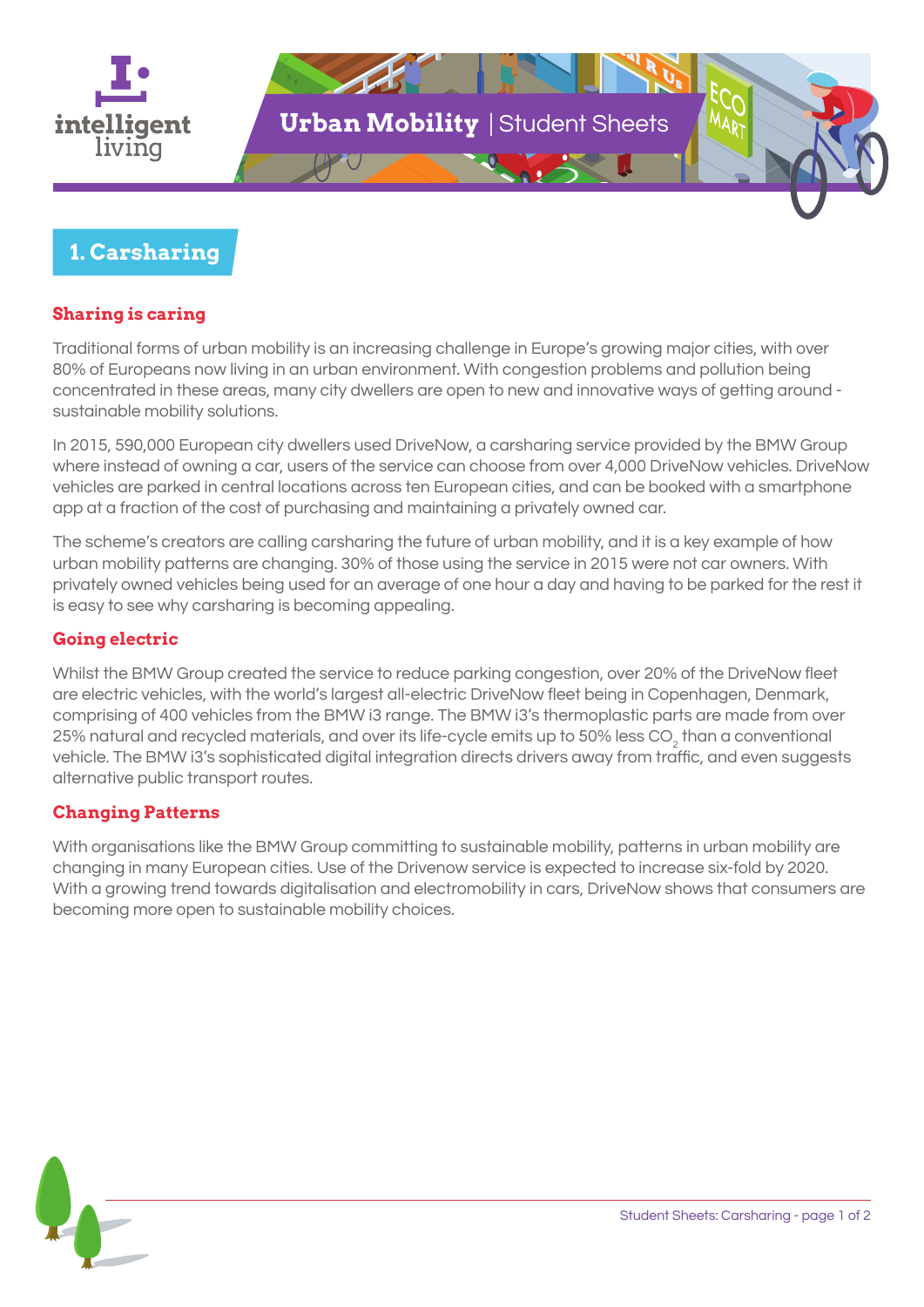

## **1. Carsharing**

- **1.** What are the main challenges currently associated with existing forms of transport in large cities?
- **2.** What are the difficulties faced by car owners in urban areas?
- **3.** How has the BMW Group sought to make DriveNow Carsharing appealing to use?
- **4.** Why might the BMW Group be optimistic about the future of the service?
- **5.** Suggest ways in which DriveNow Carsharing contributes positively towards sustainable urban mobility. Consider the social, environmental and climatic suitability of the service.
- **6.** In 2015, the BMW i3 won the Green Car of the Year Award, and is an example of sustainable design. Explain how the i3 can be described as a sustainable design. You can conduct some online research about the BMW i3 to find out more about it.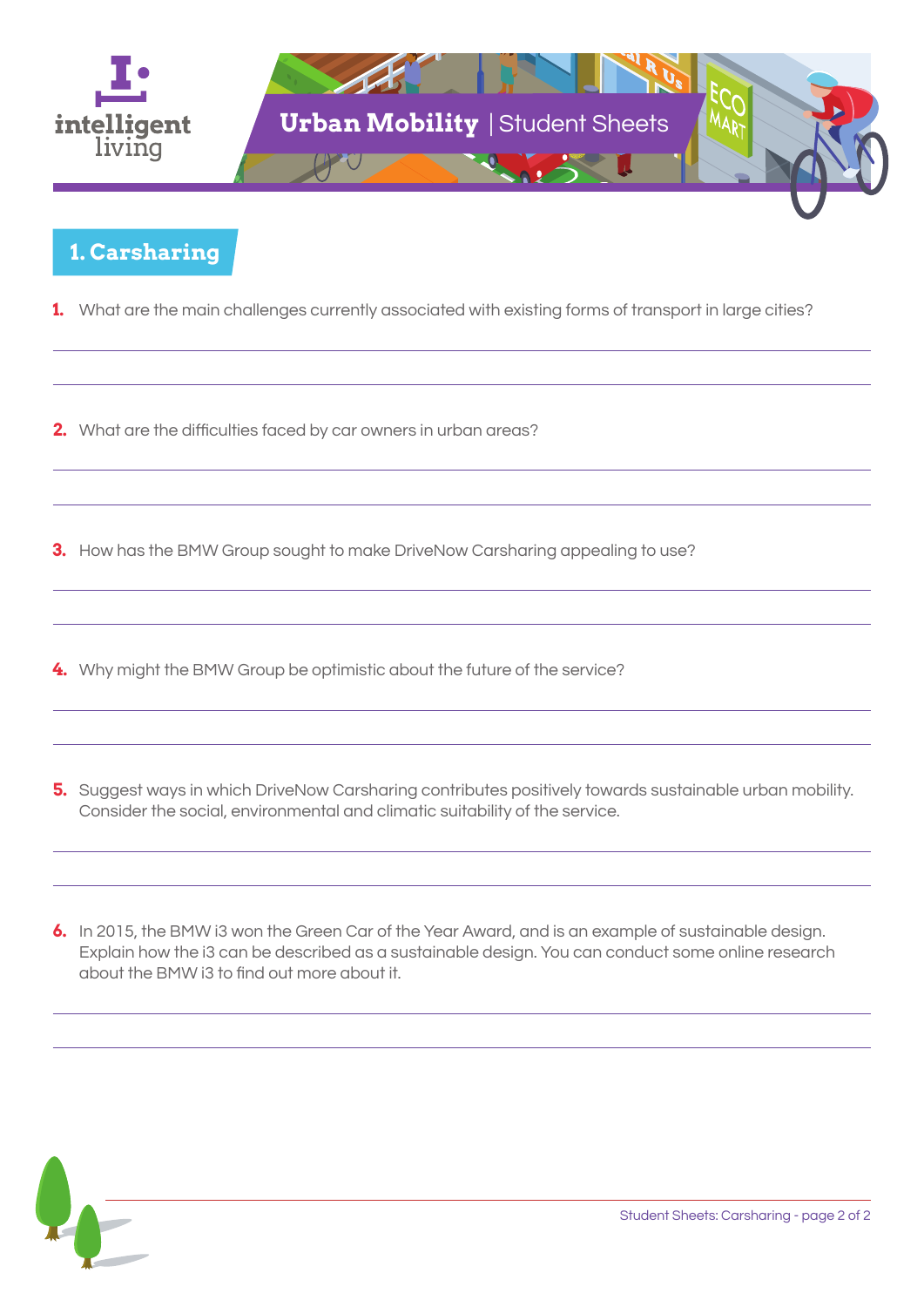

# **2. Fossdyke's Ice-cream Company |** Support Student Activity

Jim Fossdyke runs a small ice-cream manufacturing and distribution company in a major European city. Jim knows that his consumers prefer brands that care about sustainability. Jim employs 70 workers, and distributes his ice-cream all over the city, where it is sold from his own ice-cream vans and in cafes and restaurants.



**1.** Join the problems to the solutions to help Jim make his business more sustainable

Jim's ice-cream vans run on diesel fuel and contributes to air pollution

Jim's workers travel to work in their own cars and cause congestion

Jim's ice-cream uses a lot of milk, and cows contribute to carbon monoxide (CO $_{_2}$ ) pollution

Jims factory uses a lot of electricity

Poor working conditions e.g. disproportionately male workers, poor sanitation.

The paper in Jim's ice-cream packaging comes from unsustainable forests

Jims plastic ice-cream tubs cannot be recycled

Jim could make his ice-cream packaging from recycled card.

Jim could install a wind turbine on his factory.

Jim could make his ice-cream dairy free.

Improving working conditions, protecting the health and safety of his employees, introducing recruitment practices to ensure gender balance.

Jim could transport his workers using a company bus.

Jim could replace his vans with hybrid or electric vehicles.

Jim could replace his ice cream tubs with recyclable plastic ones.

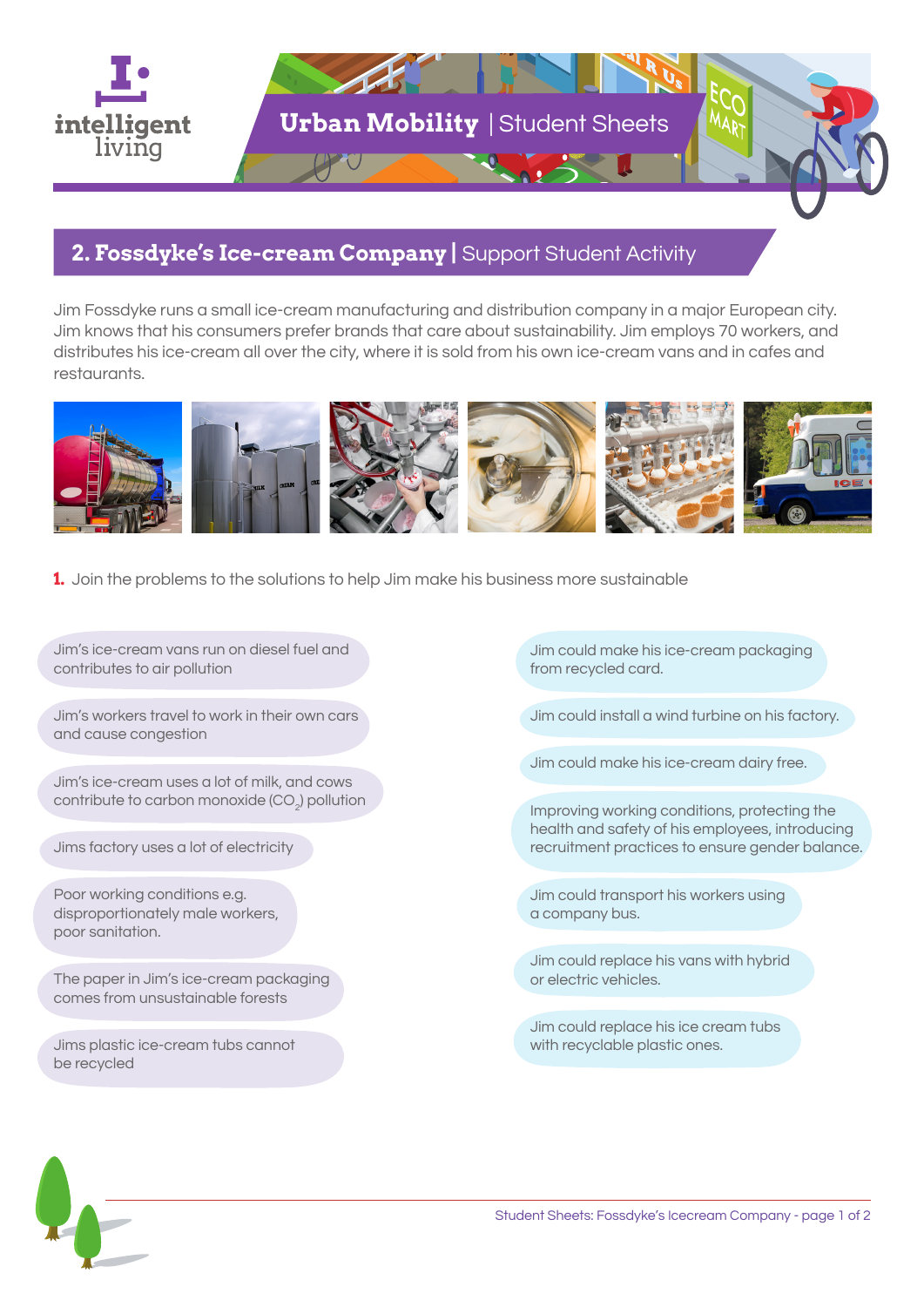

# **2. Fossdyke's Ice-cream Company |** Support Student Activity

**2.** Can you think of any other challenges Jim may encounter – for example, how can Jim make sure the sources and suppliers of the ingredients for his ice cream are sustainable? What other solutions do you have for Jim?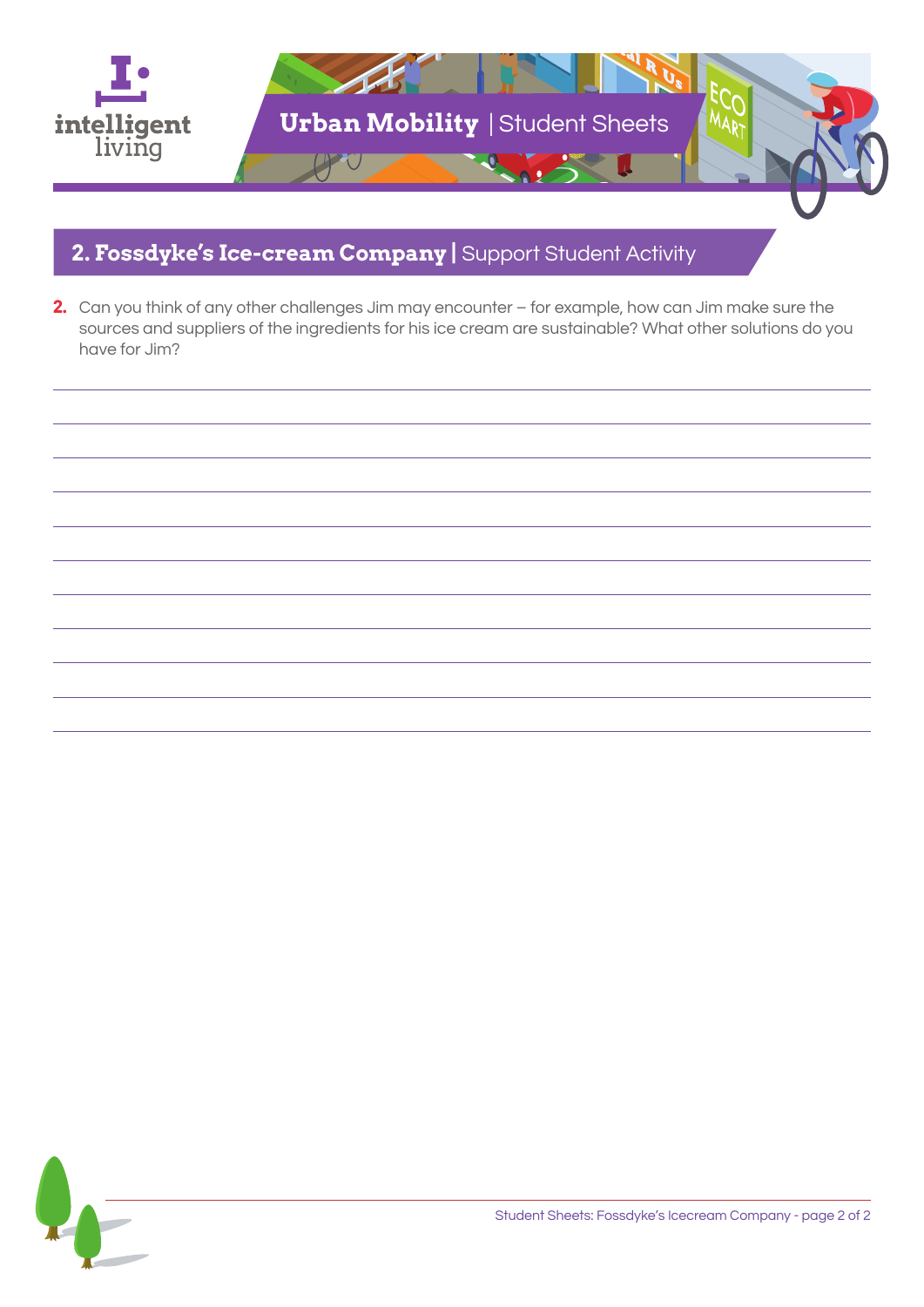

## **2. Fossdyke's Ice-cream Company |** Student Activities



Jim Fossdyke runs a small ice-cream manufacturing and distribution company in a major European city. Jim knows that his consumers prefer brands that care about sustainability. Jim employs 70 workers, and distributes his ice-cream all over the city, where it is sold from his own ice-cream vans and in cafes and restaurants.

 **1.** Acting as a sustainability advisor, suggest ways that Jim could make his business more sustainable. Present this as a sustainability plan for the company. You can use a variety of formats to produce this report, for example, a plan for re-designing the factory and a written report.

You may wish to consider:

- The movement of his workers
- The energy consumption of his factory
- The distribution of his products
- The supply chain of his product
- Working conditions in the factory

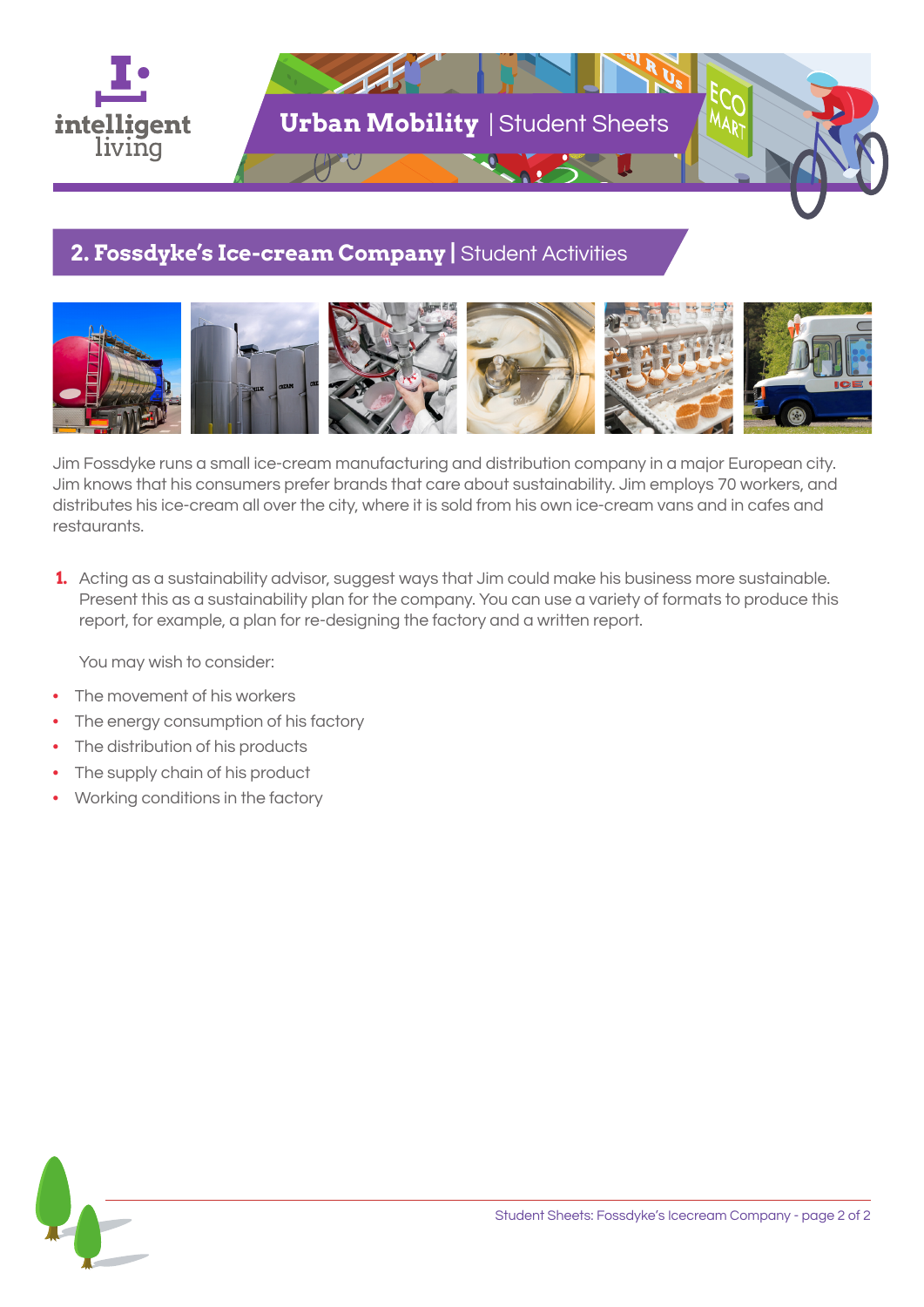

# **3. Calculating CO<sub>2</sub> | Student Activities**

This table shows the amount of CO $_{\textrm{\tiny{2}}}$  produced per passenger for each type of transport.

| <b>Mode of Transport</b>                               | <b>Small Petrol</b><br><b>Driven Car</b> | <b>Large Petrol</b><br><b>Driven Car</b> | <b>Bus</b> | <b>Train</b> |
|--------------------------------------------------------|------------------------------------------|------------------------------------------|------------|--------------|
| Kilograms of CO <sub>2</sub><br>produced per kilometre | 0.1276                                   | 0.257                                    | 0.089      | 0.06         |

**1.** Jerry is making a journey in London. He uses a travel app to examine his urban mobility choices. The app gives him several different routes using public transport or his own small petrol driven car. By calculating the amount of CO<sub>2</sub> released for each journey, suggest the most sustainable route that Jerry can take.

| <b>Route A:</b> | Start Point $\rightarrow$ Car (8.2km) $\rightarrow$ End Point =    | kg l |    |        |
|-----------------|--------------------------------------------------------------------|------|----|--------|
| <b>Route B:</b> | Start Point → Train (5.2km) → Bus (2.9km) → End Point = $\lceil$   |      | kg |        |
| <b>Route C:</b> | Start Point → Bus [6km] → Bus (2km) → Walk (0.75km) → End Point= [ |      |    | $\log$ |

Explain why route x is the most suitable:

**2.** Aside from the choices given to him on the travel app, what other more sustainable urban mobility choices does Jerry have for moving around the city?

 $\bf 3.~$  BMW is introducing a new line of plug-in hybrid car that has CO<sub>2</sub> emmissions of less than 0.05 kg/km. If Jerry used a new hybrid car instead of his petrol car, which route would be the most sustainable?

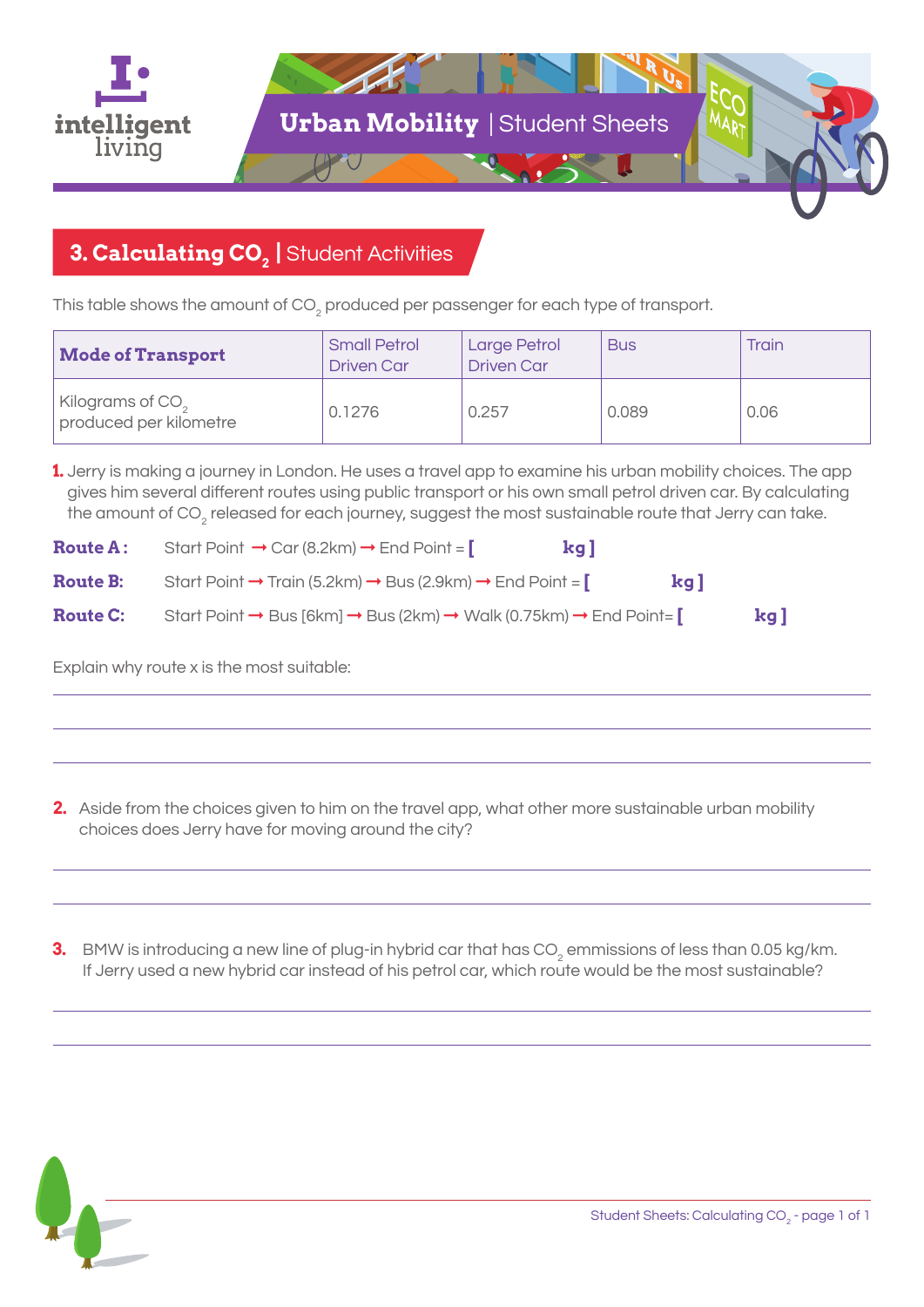

# **Additional Case Studies**

## **A.** Traffic problems, Beijing, China

With a population of 21.7 million people, Beijing faces major urban mobility challenges. Beijing's transformation into a megacity has meant that it has undergone rapid urbanisation and motorisation. In response to this growth, China has taken serious efforts to reduce congestion and greenhouse gas emissions as a result.

With a massive increase in car ownership across China, increased congestion has caused traffic jams, with motorists trapped for up to ten days in their cars. This has reduced air quality in the city, with smog becoming a major problem for the city's residents.

## **B.** Air Quality, London, United Kingdom

While air quality in London, another megacity, is not as poor as megacities like Beijing, London's air pollution problems are still significant. Approximately 12.5% of London's neighbourhoods have higher than legal levels of nitrogen dioxide particles in the air.

Nitrogen dioxide (NO $_{\rm 2}$ ) pollution has been linked to a rise in diesel powered vehicles in London, such as cars, taxis and buses. It has also been reported to be a more serious issue in deprived areas. Over a third of schools in London are affected by NO2 pollution, with around 328,000 school children exposed to unhealthy levels of NO $_{\textrm{\tiny{2}}}$ . Unhealthy exposure to NO2 emissions has been linked to asthma, respiratory conditions and a lower life expectancy.

## **C.** Integrated Public Transport: Vauxhall Interchange, London

Built in 2004, the Vauxhall Interchange in London provides users of public transport with direct access to buses, rail and tube services, offering London's commuters a fully integrated transport experience. The interchange has been designed to make it easy for pedestrians

 $I^{\bullet}$ <sup>U</sup>





to move between services. Crossings, walkways and underpasses connect the bus station with Vauxhall Tube and National Rail stations.

The bus station itself has been designed sustainably. The station's cantilevered roof has 168 state of the art solar panels built into it, producing one third of the interchange's energy, and powering the station's digital displays, CCTV cameras and lights.

Although many buses that visit the interchange still rely on diesel fuel, Transport for London (TFL) has made significant steps to reduce emissions. For example, TFL have introduced energy efficient electric buses, the hybrid new Routemaster, and have reintroduced trams in nearby Wimbledon and Croydon.